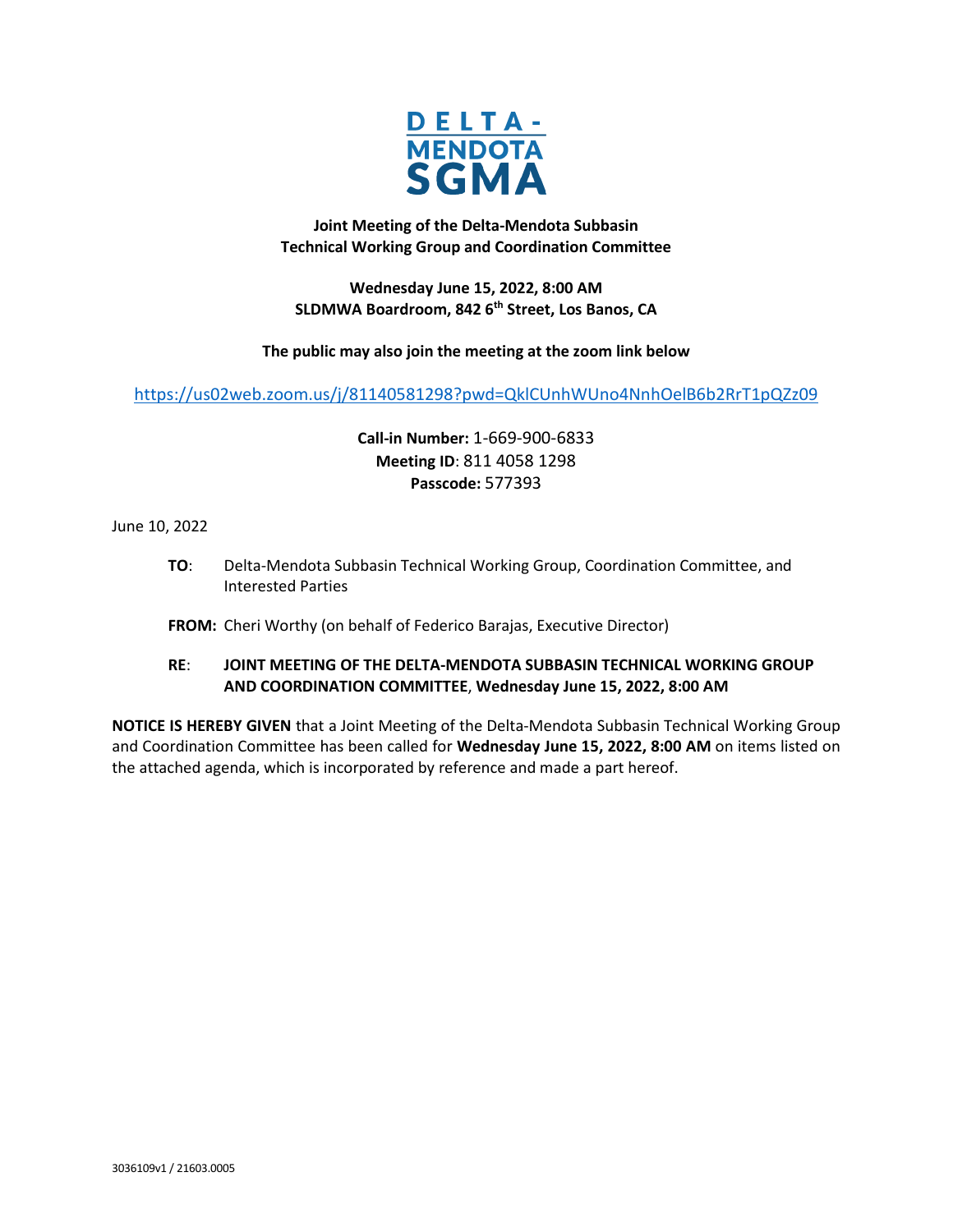

# **Joint Meeting of the Delta-Mendota Subbasin Technical Working Group and Coordination Committee**

### **Wednesday June 15, 2022, 8:00 AM**

### **AGENDA**

- 1. Call to Order/Roll Call
- 2. Committees to Consider Corrections or Additions to the Agenda of Items, as authorized by Government Code Section 54950 et seq.
- 3. Opportunity for Public Comment

## **Consent Calendar**

- 4. Committees to Review and Take Action on Consent Calendar, Martin
	- A. Minutes of the June 8, 2022 Meeting of the Joint Technical Working Group and Coordination Committee

#### **Report Items**

- 5. Committees to Discuss Revised Water Budget and Narrative for the Subbasin, Martin
- 6. Committees to Discuss Updated Groundwater Sustainable Yield for the Subbasin, Martin
- 7. Committees to Discuss Revised Narrative for Common Chapter Sustainable Management Criteria, Martin
- 8. Committees to Discuss Revised Sustainable Management Criteria and Tables for Chronic Lowering of Groundwater Levels, Martin
- 9. Committees to Discuss Revised Sustainable Management Criteria and Tables for Reduction in Groundwater Storage, Martin
- 10. Committee to Discuss Revised Sustainable Management Criteria and Tables for Subsidence, Martin
- 11. Committee to Discuss Adoption Resolution and Timetable for Public Hearings and Submission of Revised and Adopted GSPs, Layne/Brodie
- 12. Next Steps
- 13. Reports Pursuant to Government Code Section 54954.2(a)(3)
- 14. Future Meetings
	- A. June 20, 2022 8:00 AM: Special Joint Meeting of the Northern and Central Delta Mendota Management Committee, Central GSA, and the Delta-Mendota Subbasin Coordination Committee